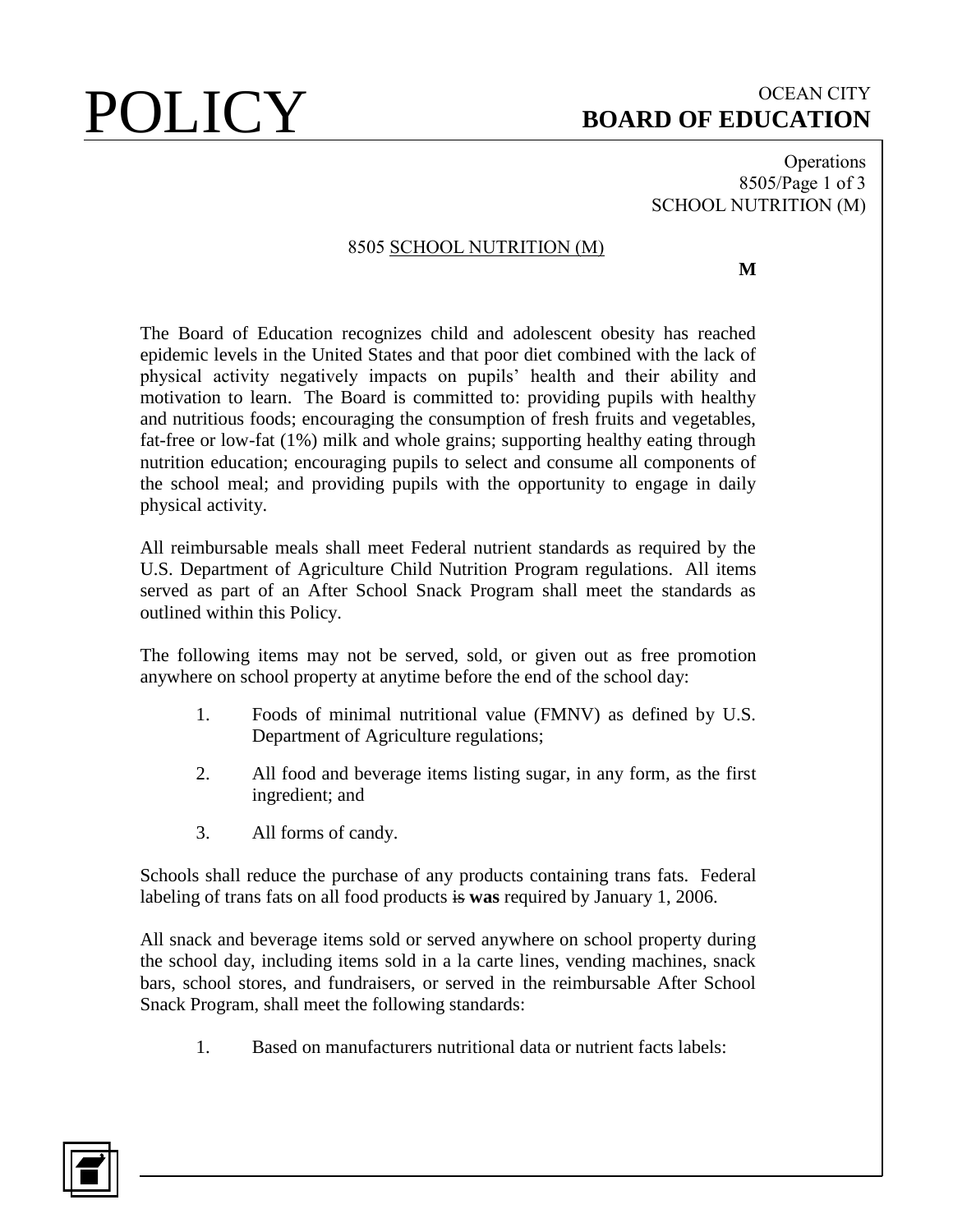# POLICY BOARD OF EDUCATION **BOARD OF EDUCATION**

Operations 8505/Page 2 of 3 SCHOOL NUTRITION (M)

- a. No more than eight grams of total fat per serving, with the exception of nuts and seeds.
- b. No more than two grams of saturated fat per serving.
- 2. All beverages shall not exceed 12 ounces, with the following exceptions:
	- a. Water.
	- b. Milk.

Schools shall make potable water available to children at no charge in the place where lunch meals are served during the meal service. Schools may offer water pitchers with cups on tables and/or make potable water available for pupils to fill their own cups or water bottles by means of a water faucet or water fountain that is available without restriction in or near the location meals are served. A faucet or fountain outside the cafeteria is acceptable as long as pupils can request and receive permission to access the faucet or fountain.

Schools may not serve any whole milk or any reduced fat milk (2%). Schools may only serve fat-free milk, low-fat (1%) milk, fat free or low fat lactose reduced/lactose free milk, fat-free or low-fat buttermilk, or acidified milk or fatfree or low-fat acidified milk. Schools must offer at least two choices of these milks. Fat-free milk may be flavored or unflavored while low fat (1%) milk must be unflavored. All milk products must be pasteurized fluid milk that meets the State and local standards, as currently required in 7 CFR Part 210.10(m)(1)(ii).

In elementary schools, 100% of all beverages offered shall be milk, water, or 100% fruit or vegetable juices.

In middle and high schools, at least 60% of all beverages offered, other than milk and water, shall be 100% fruit or vegetable juices. No more than 40% of all ice cream/frozen desserts shall be allowed to exceed the standards in this Policy for sugar, fat, and saturated fat.

Food and beverages served during special school celebrations or during curriculum related activities shall be exempt from this Policy, with the exception of foods of minimal nutritional value as defined by USDA regulations.